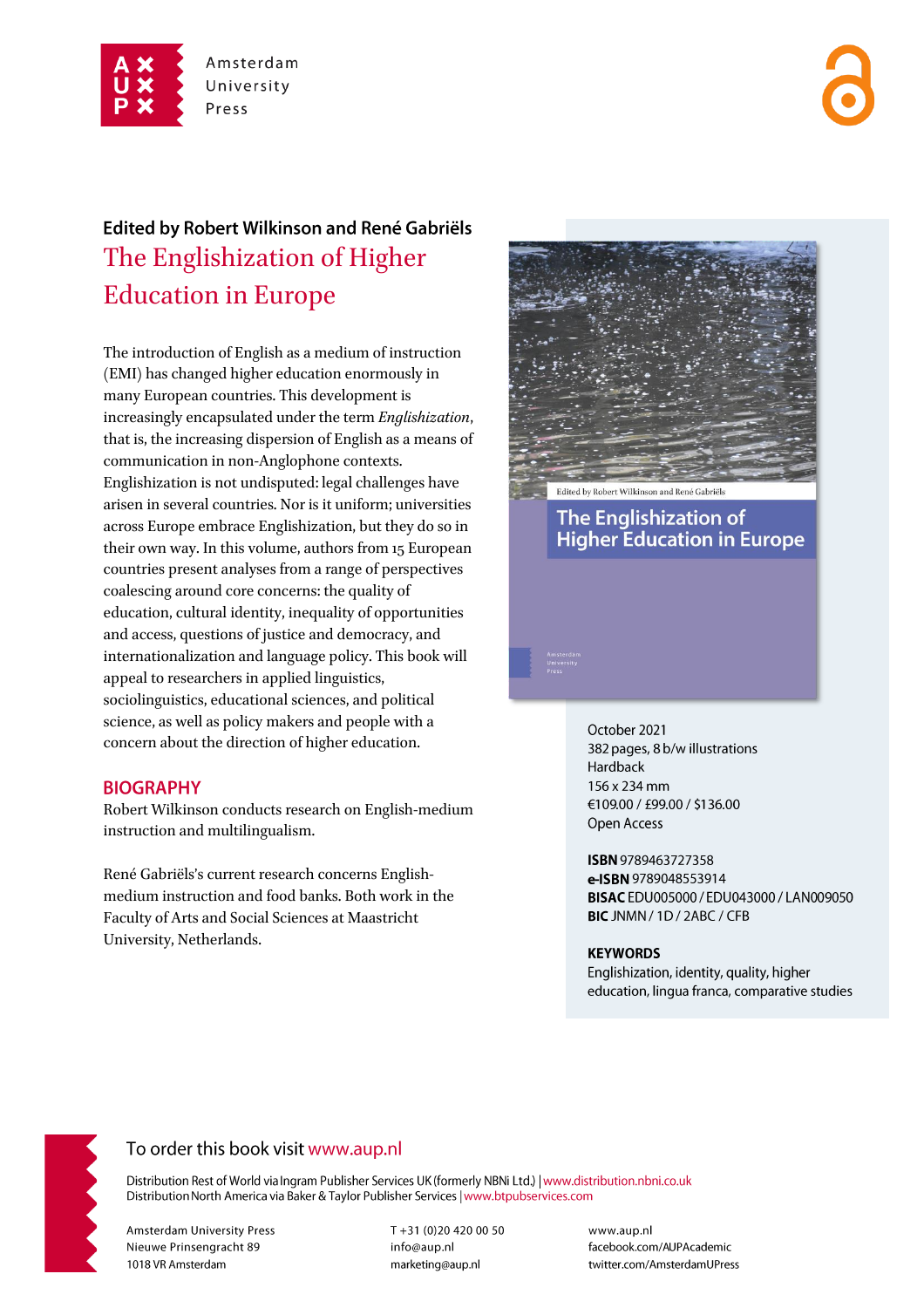

## **TABLE OF CONTENTS**

#### **Acknowledgements**

**1 Introduction: The tension between monolingualism and multilingualism** *Rene Gabriels and Robert Wilkinson*

**2 Higher Education in Flanders: English as the 'other' language** *Frank van Splunder*

**3 The Englishization of higher education in Estonia and Latvia** Actors, positionings, and linguistic tensions *Josep Soler and Kerttu Rozenvalde*

**4 EMI in Spain: Striving to maintain a multilingual balance**

*David Lasagabaster*

## **5 An ambivalent picture** The Englishization of higher education in France *Francoise Le Lievre*

# **6 English in Swiss higher education**

The pragmatic way *Patrick Studer and Aisha Siddiqa*

**7 Englishization in Danish higher education** From critical to constructive conceptualizations *Slobodanka Dimova, Anna Kristina Hultgren, and Joyce Kling*

**8 Internationalization vs Englishization in Italian higher education** Reframing the issue *Amanda C. Murphy and Beatrice Zuaro*

**9 The place of English in the Russian higher education landscape** Elena Belyaeva, Lyudmila Kuznetsova, Olga Nikiforova, and Svetlana Suchkova

## To order this book visit www.aup.nl

Distribution Rest of World via Ingram Publisher Services UK (formerly NBNi Ltd.) | www.distribution.nbni.co.uk Distribution North America via Baker & Taylor Publisher Services | www.btpubservices.com

**Amsterdam University Press** Nieuwe Prinsengracht 89 1018 VR Amsterdam

 $T + 31(0)204200050$ info@aup.nl marketing@aup.nl

www.aup.nl facebook.com/AUPAcademic twitter.com/AmsterdamUPress